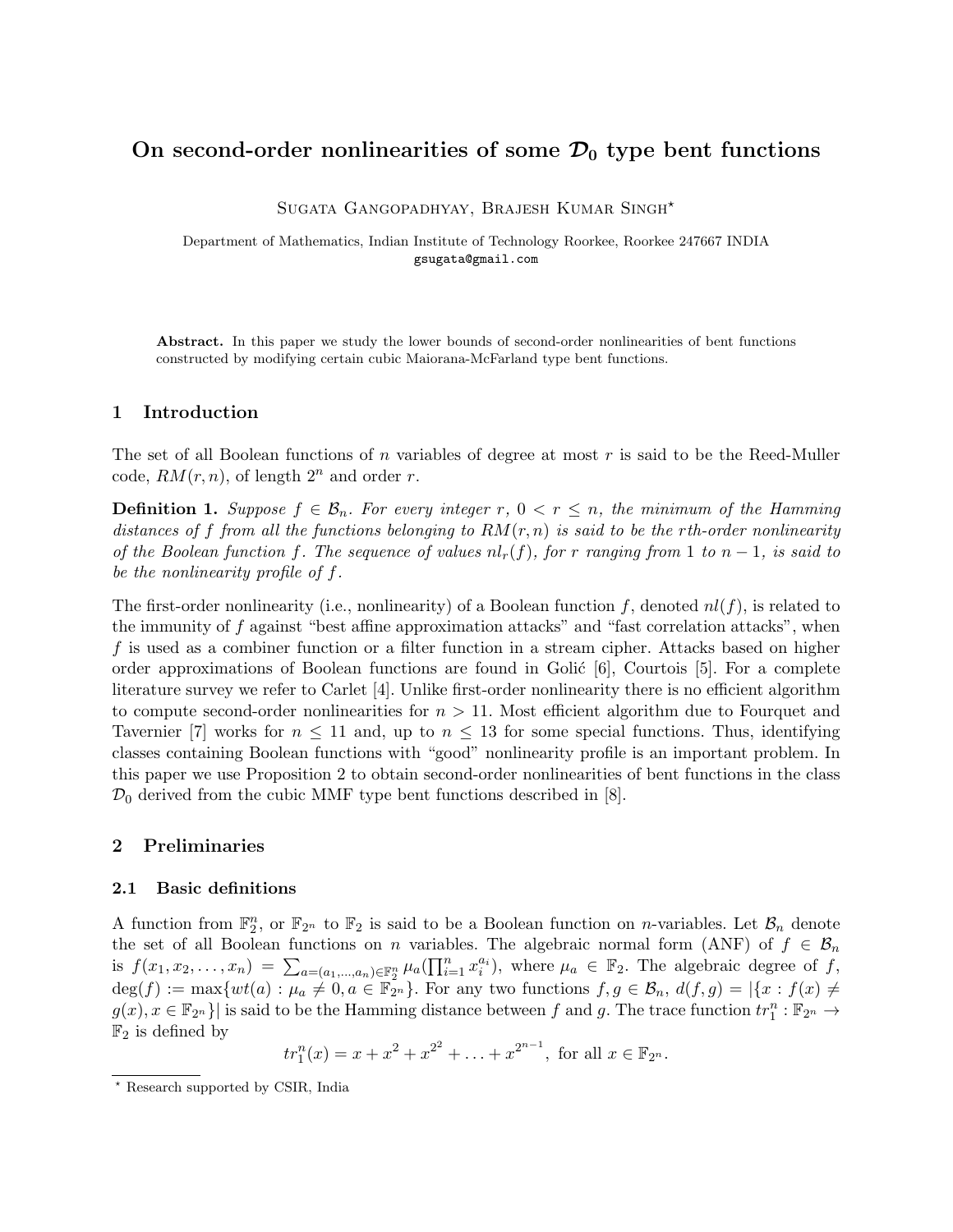The inner product of  $x, y \in \mathbb{F}_2^n$  is denoted by  $x \cdot y$ . If we identify  $\mathbb{F}_2^n$  with  $\mathbb{F}_{2^n}$  then  $x \cdot y = tr_1^n(xy)$ . Let  $\mathcal{A}_n$  be the set of all affine functions on n variables. Nonlinearity of  $f \in \mathcal{B}_n$  is defined as  $nl(f) = \min_{l \in \mathcal{A}_n} \{d(f, l)\}\.$  The Walsh Transform of  $f \in \mathcal{B}_n$  at  $\lambda \in \mathbb{F}_2^n$  is defined as

$$
W_f(\lambda) = \sum_{x \in \mathbb{F}_2^n} (-1)^{f(x) + tr_1^n(\lambda x)}.
$$

The multiset  $[W_f(\lambda): \lambda \in \mathbb{F}_2^n]$  is said to be the Walsh spectrum of f. Following is the relationship between nonlinearity and Walsh spectrum of  $f \in \mathcal{B}_n$ 

$$
nl(f) = 2^{n-1} - \frac{1}{2} \max_{\lambda \in \mathbb{F}_2^n} |W_f(\lambda)|.
$$

By Parseval's identity

$$
\sum_{\lambda \in \mathbb{F}_2^n} W_f(\lambda)^2 = 2^{2n}
$$

.

it can be shown that  $|W_f(\lambda)| \geq 2^{n/2}$  which implies that  $nl(f) \leq 2^{n-1} - 2^{\frac{n}{2}-1}$ .

**Definition 2.** Suppose n is an even integer. A function  $f \in \mathcal{B}_n$  is said to be a bent function if and only if  $nl(f) = 2^{n-1} - 2^{\frac{n}{2}-1}$  (i.e.,  $W_f(\lambda) \in \{2^{\frac{n}{2}}, -2^{\frac{n}{2}}\}$  for all  $\lambda \in \mathbb{F}_2^n$ ).

For odd  $n \geq 9$ , the tight upper bound of nonlinearities of Boolean functions in  $\mathcal{B}_n$  is not known.

**Definition 3.** The derivative of  $f, f \in \mathcal{B}_n$ , with respect to  $a, a \in \mathbb{F}_2^n$ , is the function  $D_a f \in \mathcal{B}_n$ defined as  $D_a f : x \to f(x) + f(x+a)$ . The vector  $a \in \mathbb{F}_2^n$  is called a linear structure of f if  $D_a f$  is constant.

The higher order derivatives are defined as follows.

**Definition 4.** Let V be an r-dimensional subspace of  $\mathbb{F}_2^n$  generated by  $a_1, \ldots, a_r$ , i.e.,  $V = \langle a_1, \ldots, a_r \rangle$ . The r-th order derivative of f,  $f \in \mathcal{B}_n$  with respect to V, is the function  $D_V f \in \mathcal{B}_n$ , defined by

$$
D_Vf: x \to D_{a_1} \dots D_{a_r}f(x).
$$

It is to be noted that the rth-order derivative of f depends only on the choice of the r-dimensional subspace  $V$  and independent of the choice of the basis of  $V$ . Following result on Linearized polynomials is used in this paper.

**Lemma 1.** [1] Let  $p(x) = \sum_{i=0}^{v} c_i x^{2^{ik}}$  be a linearized polynomial over  $\mathbb{F}_{2^n}$ , where  $gcd(n, k) = 1$ . Then the equation  $p(x) = 0$  has at most  $2^v$  solutions in  $\mathbb{F}_{2^n}$ .

#### 2.2 Quadratic Boolean functions

Suppose  $f \in \mathcal{B}_n$  is a quadratic function. The bilinear form associated with f is defined by  $B(x, y) =$  $f(0) + f(x) + f(y) + f(x + y)$ . The kernel [2,9] of  $B(x, y)$  is the subspace of  $\mathbb{F}_2^n$  defined by

$$
\mathcal{E}_f = \{ x \in \mathbb{F}_2^n : B(x, y) = 0 \text{ for all } y \in \mathbb{F}_2^n \}.
$$

Any element  $c \in \mathcal{E}_f$  is said to be a linear structure of f.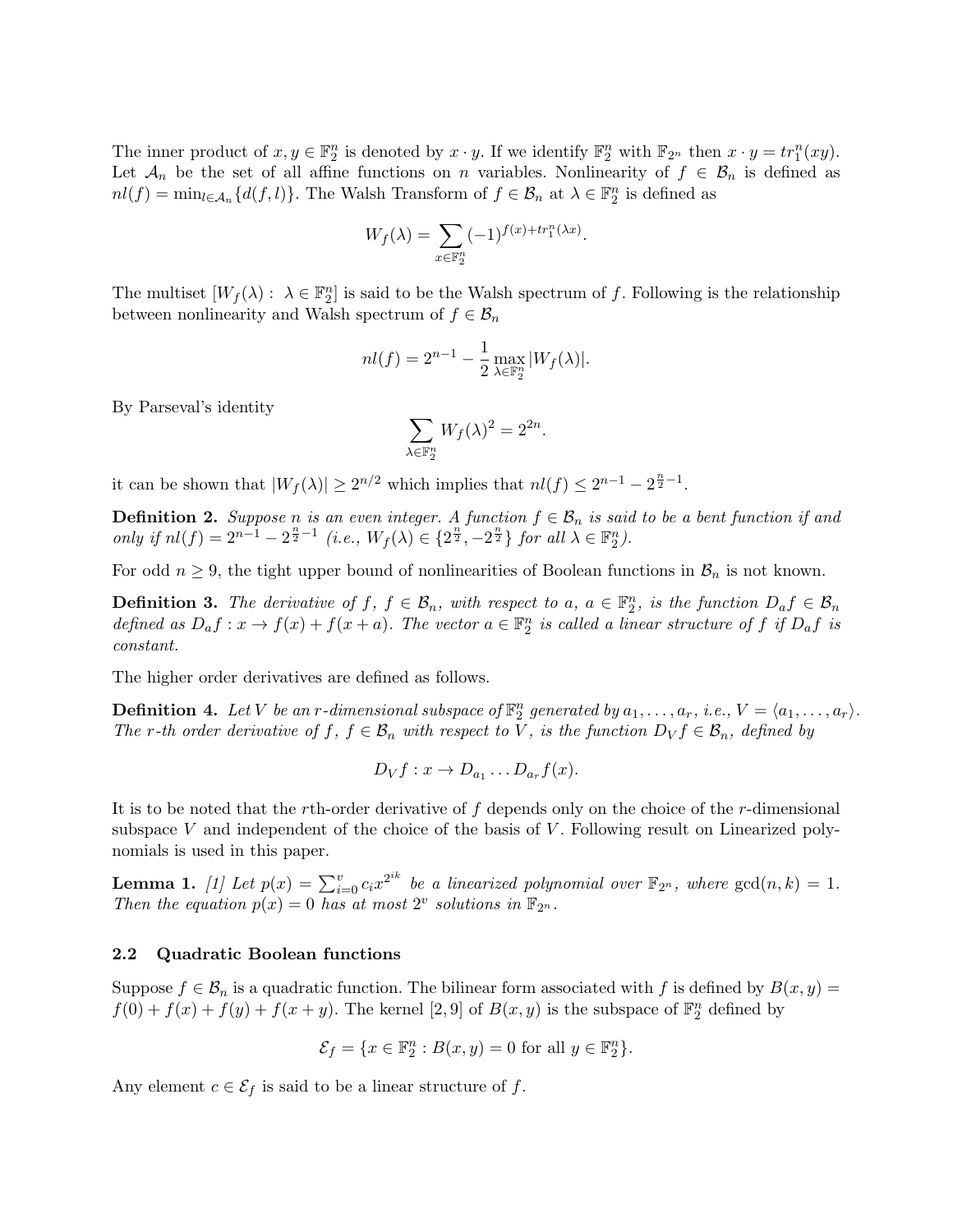**Lemma 2** ([2], Proposition 1). Let V be a vector space over a field  $\mathbb{F}_q$  of characteristic 2 and  $Q: V \longrightarrow \mathbb{F}_q$  be a quadratic form. Then the dimension of V and the dimension of the kernel of Q have the same parity.

**Lemma 3** ([2], Lemma 1). Let f be any quadratic Boolean function. The kernel,  $\mathcal{E}_f$ , is the subspace of  $\mathbb{F}_2^n$  consisting of those a such that the derivative  $D_a f$  is constant. That is,

$$
\mathcal{E}_f = \{a \in \mathbb{F}_2^n : D_a f = \text{ constant } \}.
$$

The Walsh spectrum of any quadratic function  $f \in \mathcal{B}_n$  is given below.

**Lemma 4** ([2, 9]). If  $f : \mathbb{F}_2^n \to \mathbb{F}_2$  is a quadratic Boolean function and  $B(x, y)$  is the quadratic form associated with it, then the Walsh spectrum of f depends only on the dimension, k, of the kernel,  $\mathcal{E}_f$ , of  $B(x, y)$ . The weight distribution of the Walsh spectrum of f is:

> $W_f(\alpha)$  number of  $\alpha$ 0  $2^n - 2^{n-k}$  $2^{(n+k)/2}$   $2^{n-k-1}$  +  $(-1)^{f(0)}2^{(n-k-2)/2}$  $-2^{(n+k)/2} 2^{n-k-1} - (-1)^{f(0)} 2^{(n-k-2)/2}$

Thus the Walsh spectrum of a quadratic Boolean function [2] is completely characterized by the dimension of the kernel of the bilinear form associated with it.

#### 2.3 Recursive lower bounds of higher-order nonlinearities

Carlet [4] for the first time has put the computation of lower bounds on nonlinearity profiles of Boolean functions in a recursive framework. Following are some results proved by Carlet [4].

**Proposition 1** ([4], Proposition 2). Let  $f \in \mathcal{B}_n$  and r be a positive integer  $(r < n)$ , then we have

$$
nl_r(f) \ge \frac{1}{2} \max_{a \in \mathbb{F}_2^n} nl_{r-1}(D_a f)
$$

in terms of higher order derivatives,

$$
nl_r(f) \ge \frac{1}{2^i} \max_{a_1, a_2, ..., a_i \in \mathbb{F}_2^n} nl_{r-i}(D_{a_1}D_{a_2}...D_{a_i}f)
$$

for every non-negative integer  $i < r$ . In particular, for  $r = 2$ ,

$$
nl_2(f) \ge \frac{1}{2} \max_{a \in \mathbb{F}_2^n} nl(D_a f).
$$

**Proposition 2** ([4], Proposition 3). Let  $f \in \mathcal{B}_n$  and r be a positive integer  $(r < n)$ , then we have

$$
nl_r(f) \ge 2^{n-1} - \frac{1}{2} \sqrt{2^{2n} - 2 \sum_{a \in \mathbb{F}_2^n} nl_{r-1}(D_a f)}.
$$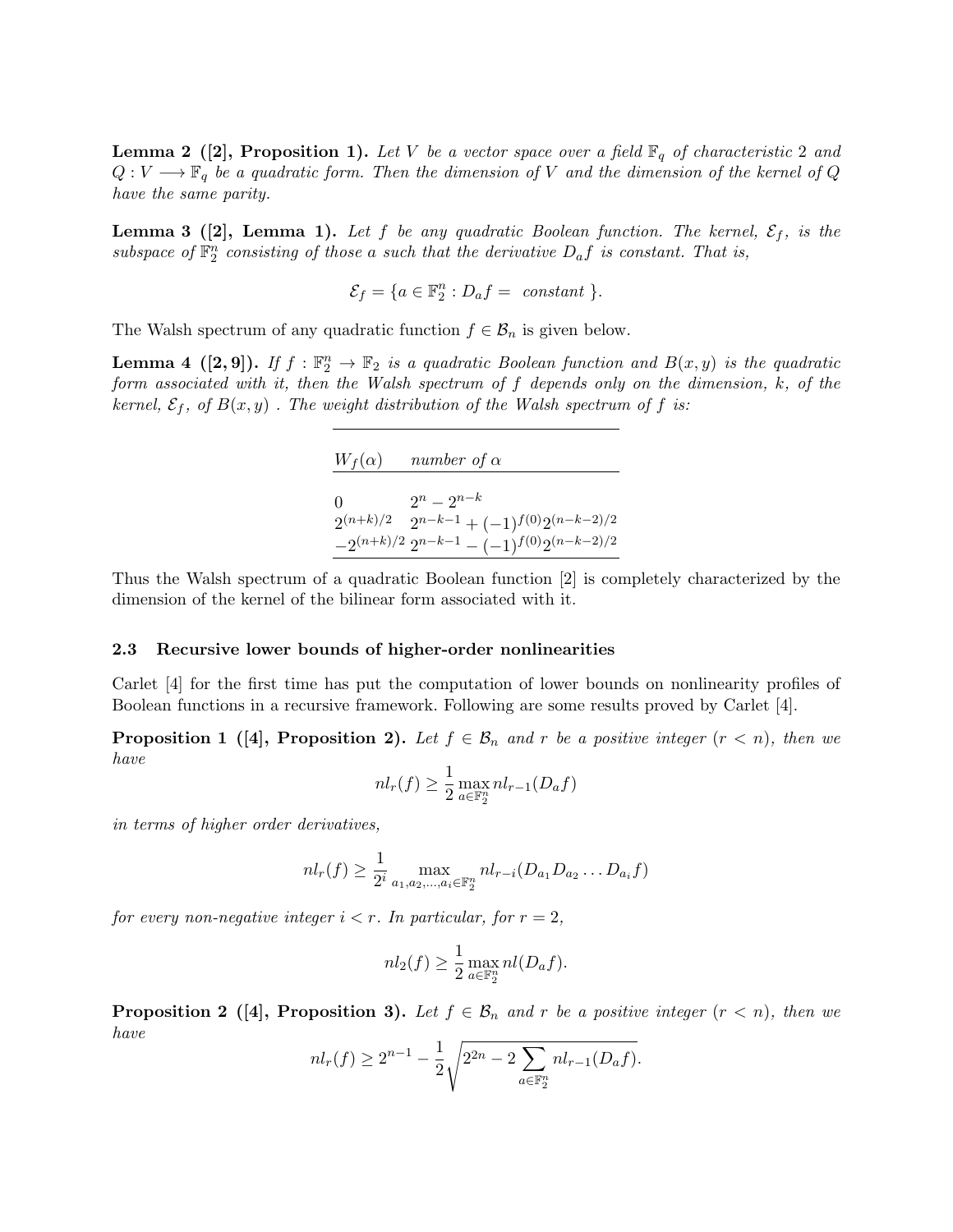**Corollary 1** ([4], Corollary 2). Let  $f \in \mathcal{B}_n$  and r be a positive integer  $(r < n)$ . Assume that, for some nonnegative integers M and m, we have  $nl_{r-1}(D_af)\geq 2^{n-1}-M2^m$  for every nonzero  $a \in \mathbb{F}_2^n$ . Then

$$
nl_r(f) \ge 2^{n-1} - \frac{1}{2} \sqrt{(2^n - 1)M2^{m+1} + 2^n}
$$
  
 
$$
\approx 2^{n-1} - \sqrt{M}2^{\frac{n+m-1}{2}}.
$$

Carlet remarked that in general, the lower bound given by the Proposition 2 is potentially stronger than that given in Proposition 1 [4].

### 3 Second-order nonlinearity of  $\mathcal{D}_0$  type functions

In this section  $n = 2p$ . A Boolean function on n variables  $h : \mathbb{F}_{2^p} \times \mathbb{F}_{2^p} \longrightarrow \mathbb{F}_2$  is said to be a  $\mathcal{D}_0$ type bent if  $h(x, y) = x \cdot \pi(y) + \prod_{j=1}^p (x_j + 1)$  where  $\pi$  is a permutation on  $\mathbb{F}_{2^p}$  and  $x = (x_1, \ldots, x_n)$ . This class is constructed by Carlet [3] and shown to be distinct from the complete class of MMF type bent functions.

# 3.1 Functions obtained by modifying  $tr_1^p(xy^{2^i+1})$

Suppose  $\pi(y) = y^{2^i+1}$ , where i is an integer such that,  $gcd(2^i + 1, 2^p - 1) = 1$  and  $gcd(i, p) = e$ . First we prove the following.

**Lemma 5.** Let  $h_\mu(x) = Tr_1^p(\mu x^{2^i+1}), \mu, x \in \mathbb{F}_{2^p}, \mu \neq 0, i$  is integer such that  $1 \le i \le p$ ,  $\gcd(2^i +$  $1, 2^p - 1) = 1$ , and  $gcd(i, p) = e$ , then the dimension of the kernel associated with the bilinear form of  $h_{\mu}$  is e.

*Proof.*  $h_{\mu}(x) = Tr_1^p(\mu x^{2^i+1})$ . Let  $a \in \mathbb{F}_{2^p}, a \neq 0$  be arbitrary.

$$
D_a h_\mu(x) = Tr_1^p (\mu(x+a)^{2^i+1}) + Tr_1^p (\mu x^{2^i+1})
$$
  
=  $Tr_1^p (\mu(x^{2^i}a + xa^{2^i} + a^{2^i+1}))$   
=  $Tr_1^p (a\mu x^{2^i} + \mu a^{2^i}x) + Tr_1^p (a^{2^i+1})$   
=  $Tr_1^p ((a\mu)^{2^{t-i}} + \mu a^{2^i})x) + Tr_1^p (a^{2^i+1})$ 

 $D_a h_\mu$  is constant if and only if

$$
(a\mu)^{2^{t-i}} + \mu a^{2^i} = 0.
$$
  
*i.e.*,  $a\mu + (\mu a^{2^i})^{2^i} = 0.$   
*i.e.*,  $a\mu + \mu^{2^i} a^{2^{2i}} = 0.$ 

Assuming  $\mu \neq 0$ 

*i.e.*, 
$$
\mu^{2^i - 1} a^{2^{i-1}} = 1
$$
.  
*i.e.*,  $(\mu a^{2^i + 1})^{2^i - 1} = 1$ .

since  $(\mu a^{2^i+1})^{2^i-1} = 1$  and  $gcd(i, p) = e$ , therefore

$$
\mu a^{2^i+1} \in \mathbb{F}_{2^e}^*
$$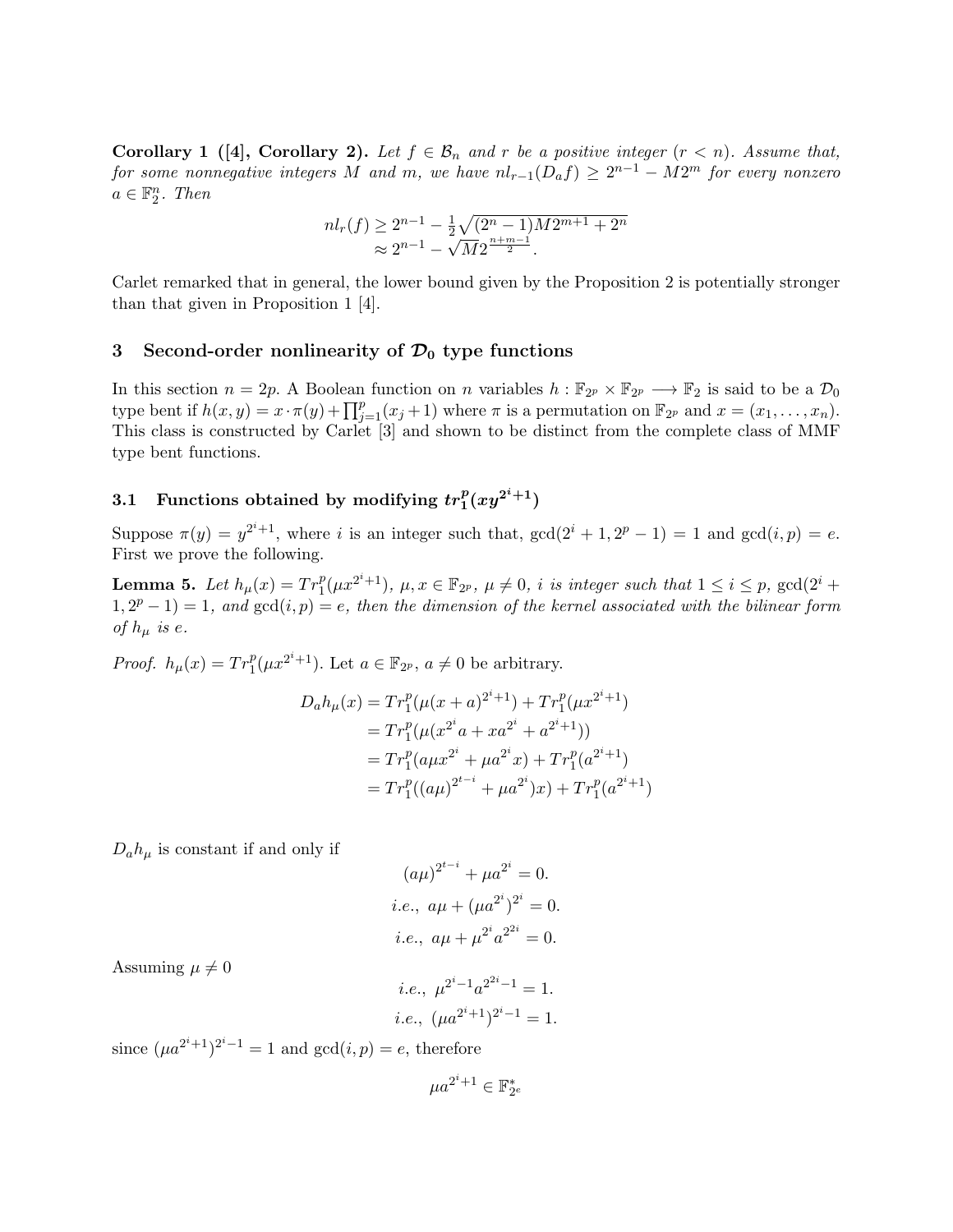$$
i.e.,\ a^{2^i+1}\in (\mu)^{-1}\mathbb{F}_{2^e}^*
$$

Thus, the total number of ways in which a can be chosen so that  $D_a h_\mu$  is constant is  $2^e$  (including the case  $\mu = 0$ ). Hence by Lemma 3 we have the dimension of the kernel associated with  $h_{\mu}$  is  $e$ .  $\Box$ 

Remark 1. From Lemma 4 and Lemma 5 it is clear that the weight distribution of the Walsh spectrum of  $h_{\mu}$  is:

 $W_{h_{\mu}}(\alpha)$  number of  $\alpha$ 

| 0 | $2^n - 2^{n-e}$                           |
|---|-------------------------------------------|
|   | $2^{(n+e)/2}$ $2^{n-e-1} + 2^{(n-e-2)/2}$ |
|   | $-2^{(n+e)/2} 2^{n-e-1} - 2^{(n-e-2)/2}$  |

**Lemma 6.** Let  $h(x,y) = f(x,y) + g(x)$ , where  $n = 2p$ ,  $x, y \in \mathbb{F}_2^p$  $\int_2^p f(x,y) = x \cdot \pi(y), \ g(x) =$  $\prod_{i=1}^{p}(x_i+1)$  and  $\pi$  is a permutation on  $\mathbb{F}_2^p$  $\frac{p}{2}$  then

- The Walsh transform of  $D_{(a,b)}h$  at  $(\mu, \eta) \in \mathbb{F}_2^p \times \mathbb{F}_2^p$  $\frac{p}{2}$  is

$$
W_{D_{(a,b)}h}(\mu,\eta) = W_{D_{(a,b)}f}(\mu,\eta) - 2[(-1)^{\mu \cdot a} + (-1)^{\eta \cdot b}]W_{a \cdot \pi}(\eta), \quad \text{and}
$$

–  $| W_{D_{(a,b)}h}(\mu, \eta) | \leq | W_{D_{(a,b)}f}(\mu, \eta) | + 4 | W_{a \cdot \pi}(\eta) |$ .

*Proof.* Let  $h(x, y) = f(x, y) + g(x), g(x) = \prod_{i=1}^{p} (x_i + 1)$  and  $(a, b) \in \mathbb{F}_2^p \times \mathbb{F}_2^p$  $_2^p$  be arbitrary. Clearly

$$
g(x) = \begin{cases} 1, & \text{if } (x, y) \in \{0\} \times \mathbb{F}_2^p, \\ 0, & otherwise. \end{cases}
$$

For  $a \neq 0$  then

$$
g(x+a) = \begin{cases} 1, & \text{if } (x,y) \in \{a\} \times \mathbb{F}_2^p, \\ 0, & otherwise. \end{cases}
$$

Thus

$$
g(x) + g(x+a) = \begin{cases} 1, & \text{if } (x, y) \in \{0\} \times \mathbb{F}_2^p \bigcup \{a\} \times \mathbb{F}_2^p, \\ 0, & otherwise. \end{cases}
$$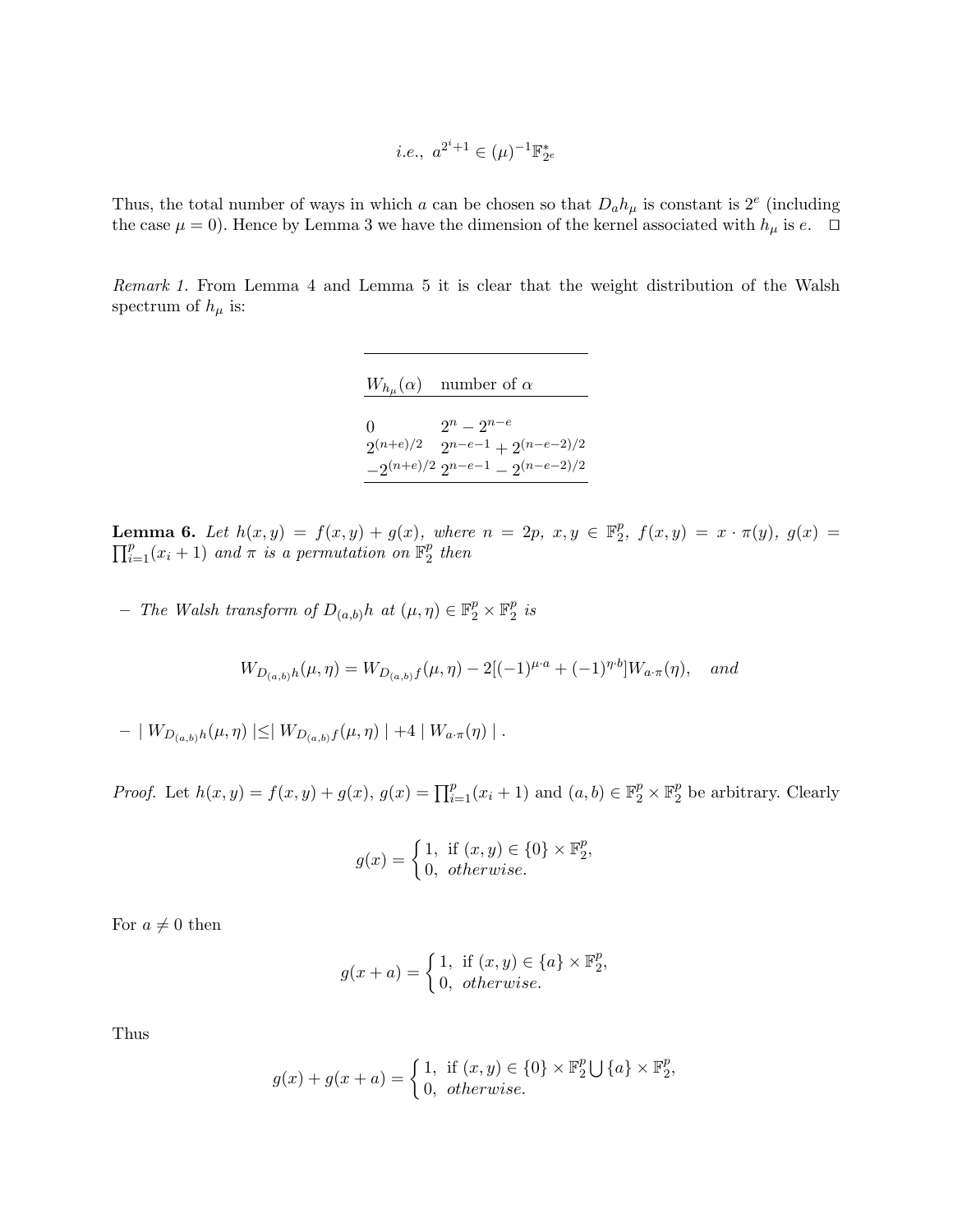The Walsh transform of  $D_{(a,b)}h$  at  $(\mu, \eta) \in \mathbb{F}_2^p \times \mathbb{F}_2^p$  $\frac{p}{2}$  is

$$
W_{D_{(a,b)}h}(\mu,\eta) = \sum_{(x,y)\in\mathbb{F}_{2}^{p} \times \mathbb{F}_{2}^{p}} (-1)^{f(x+a,y+b)+f(x,y)+g(x+a)+g(x)+\mu \cdot x+\eta \cdot y}
$$
  
\n
$$
= \sum_{(x,y)\in\mathbb{F}_{2}^{p} \times \mathbb{F}_{2}^{p}\backslash(\{0\} \times \mathbb{F}_{2}^{p} \cup \{a\} \times \mathbb{F}_{2}^{p})} (-1)^{f(x+a,y+b)+f(x,y)+\mu \cdot x+\eta \cdot y}
$$
  
\n
$$
- \sum_{(x,y)\in\{0\} \times \mathbb{F}_{2}^{p} \cup \{a\} \times \mathbb{F}_{2}^{p}} (-1)^{f(x+a,y+b)+f(x,y)+\mu \cdot x+\eta \cdot y}
$$
  
\n
$$
= \sum_{(x,y)\in\mathbb{F}_{2}^{p} \times \mathbb{F}_{2}^{p}} (-1)^{f(x+a,y+b)+f(x,y)+\mu \cdot x+\eta \cdot y}
$$
  
\n
$$
- 2 \sum_{(x,y)\in\{0,a\} \times \mathbb{F}_{2}^{p}} (-1)^{f(x+a,y+b)+f(x,y)+\mu \cdot x+\eta \cdot y}
$$
  
\n
$$
= W_{D_{(a,b)}f}(\mu,\eta) - 2 \sum_{(x,y)\in\{0,a\} \times \mathbb{F}_{2}^{p}} (-1)^{f(x+a,y+b)+f(x,y)+\mu \cdot x+\eta \cdot y}
$$
  
\n
$$
= W_{D_{(a,b)}f}(\mu,\eta) - 2[\sum_{y\in\mathbb{F}_{2}^{p}} (-1)^{f(0,y+b)+f(a,y)+\mu \cdot a+\eta \cdot y}
$$
  
\n
$$
+ \sum_{y\in\mathbb{F}_{2}^{p}} (-1)^{f(a,y+b)+f(0,y)+\eta \cdot y}]
$$
  
\n
$$
= W_{D_{(a,b)}f}(\mu,\eta) - 2[(-1)^{\mu \cdot a} \sum_{y\in\mathbb{F}_{2}^{p}} (-1)^{a \cdot \pi(y)+\eta \cdot y} + (-1)^{\eta \cdot b} \sum_{y\in\mathbb{F}_{2}^{p}} (-1)^{a \cdot \pi(y+b)+\eta \cdot (y+b)}
$$
  
\n
$$
= W_{D_{(a,b)}f}(\mu,\eta
$$

Thus

$$
| W_{D_{(a,b)}h}(\mu, \eta) | \leq | W_{D_{(a,b)}f}(\mu, \eta) | + 4 | W_{a \cdot \pi}(\eta) |.
$$

 $\Box$ 

**Theorem 1.** Let  $h(x, y) = Tr_1^p(xy^{2^i+1}) + \prod_{i=1}^p (x_i + 1)$ , where  $n = 2p$ ,  $x, y \in \mathbb{F}_2^p$  $2\,$ , i is integer such that  $1 \leq i \leq p$ ,  $gcd(2^i + 1, 2^p - 1) = 1$ , and  $gcd(i, p) = e$ , then nonlinearity of  $D_{(a,b)}h$  is

$$
nl(D_{(a,b)}h) \ge \begin{cases} 2^{2p-1} - 2^{p+e-1}, & \text{if } a = 0 \text{ and } b \ne 0, \\ 2^{2p-1} - 2^{p+e-1} - 2^{\frac{p+e+2}{2}}, & \text{if } a \ne 0 \text{ and } b \ne 0, \\ 2^{2p-1} - 2^{\frac{3p+e-2}{2}} - 2^{\frac{p+e+2}{2}}, & \text{if } a \ne 0 \text{ and } b = 0. \end{cases}
$$

*Proof.*  $h(x,y) = Tr_1^p(xy^{2^i+1}) + \prod_{i=1}^p (x_i+1)$ . Let  $f(x,y) = Tr_1^p(xy^{2^i+1})$  and  $g(x) = \prod_{i=1}^p (x_i+1)$ , then by Lemma 6 the Walsh Hadamard transform of  $D_{(a,b)}h$  at any point  $(\mu, \eta) \in \mathbb{F}_2^p \times \mathbb{F}_2^p$  $\frac{p}{2}$  is

$$
| W_{D_{(a,b)}h}(\mu, \eta) | \leq | W_{D_{(a,b)}f}(\mu, \eta) | + 4 \cdot | W_{a \cdot \pi}(\eta) | \tag{1}
$$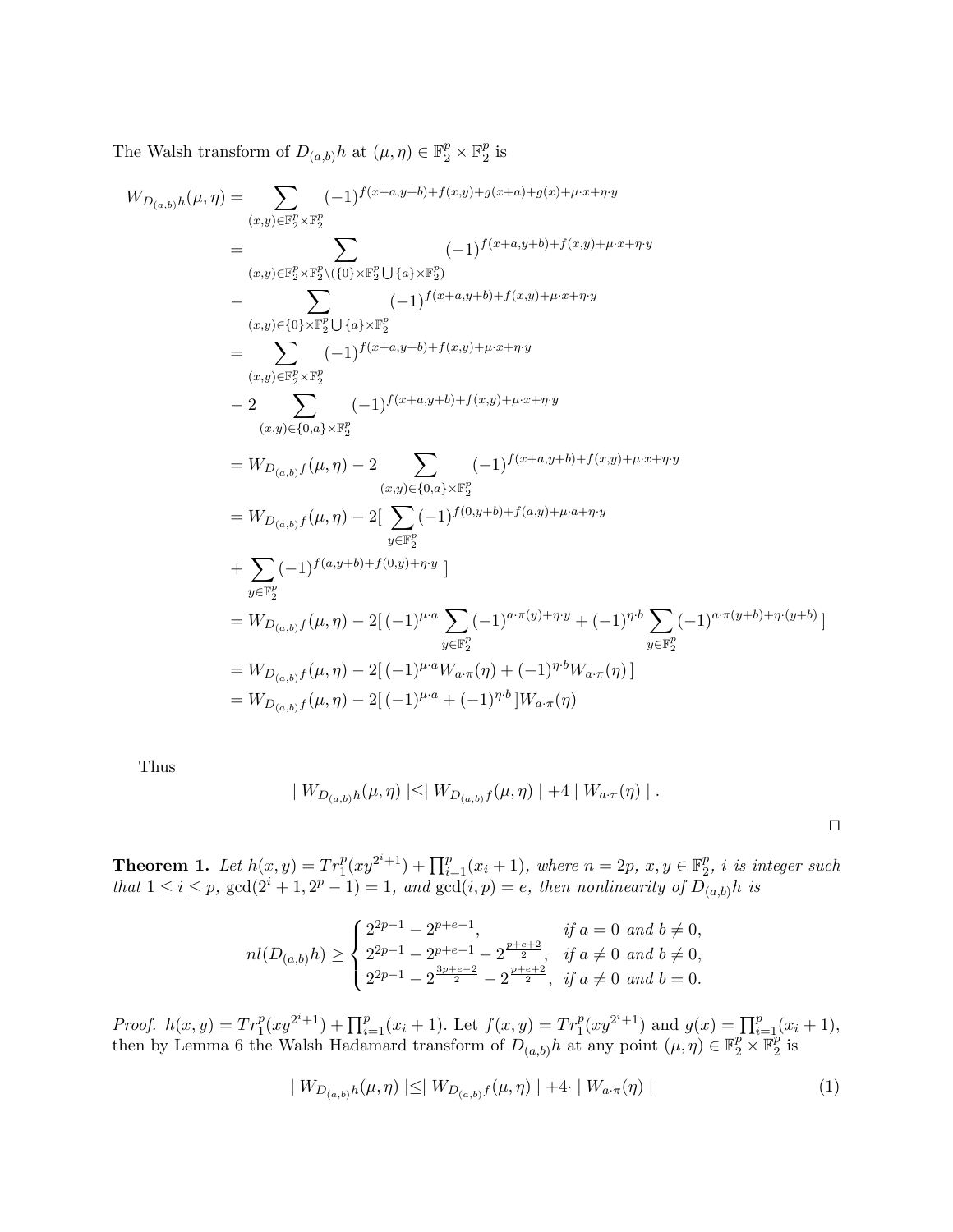It is given by Gangopadhyay, Sarkar and Telang [8] that the dimension of kernel  $k(a, b)$  of bilinear form associated with  ${\cal D}_{(a,b)}f$  is

$$
k(a,b) = \begin{cases} e+p, & \text{if } b=0, \\ 2e, & \text{if } b \neq 0. \end{cases}
$$

The above equation can be written as

$$
k(a,b) = \begin{cases} e+p, & \text{if } a \neq 0, b = 0, \\ 2e, & \text{if } a = 0, b \neq 0. \\ 2e, & \text{if } a \neq 0, b \neq 0. \end{cases}
$$
 (2)

**Case 1.** Consider the case  $a = 0$ . From (1) and (2) we have

$$
W_{D_{(0,b)}h}(\mu, \eta) = W_{D_{(0,b)}f}(\mu, \eta)
$$
  
=  $2^{p+e}$ 

Therefore for  $b \neq 0$  nonlinearity of  $D_{(0,b)}h$  is

$$
nl(D_{(0,b)}h) = 2^{2p-1} - \frac{1}{2} max_{(\mu,\eta) \in \mathbb{F}_2^p \times \mathbb{F}_2^p} |W_{D_{(0,b)}f}(\mu,\eta)|
$$
  
= 
$$
2^{2p-1} - 2^{p+e-1}
$$
 (3)

**Case 2.** Consider the case  $a \neq 0$ . Here  $a \cdot \pi(y) = Tr_1^p(ay^{2^i+1})$ , Using (1) & Remark 1 we have

$$
| W_{D_{(a,b)}h}(\mu, \eta) | \leq | W_{D_{(a,b)}f}(\mu, \eta) | + 2^{\frac{p+e+4}{2}}.
$$

From (2) we have

$$
W_{D_{(a,b)}f}(\mu,\eta) = \begin{cases} 2^{p+e}, & \text{if } a \neq 0, b \neq 0, \\ 2^{\frac{3p+e}{2}}, & \text{if } a \neq 0, b = 0. \end{cases}
$$

Therefore,

$$
W_{D_{(a,b)}h}(\mu,\eta) \le \begin{cases} 2^{p+e} + 2^{\frac{p+e+4}{2}}, & \text{if } a \neq 0, b \neq 0, \\ 2^{\frac{3p+e}{2}} + 2^{\frac{p+e+4}{2}}, & \text{if } a \neq 0, b = 0. \end{cases}
$$

Therefore nonlinearity of  $D_{(a,b)}h$  is

$$
nl(D_{(a,b)}h) \ge \begin{cases} 2^{2p-1} - 2^{p+e-1} - 2^{\frac{p+e+2}{2}}, & \text{if } a \ne 0, b \ne 0, \\ 2^{2p-1} - 2^{\frac{3p+e-2}{2}} - 2^{\frac{p+e+2}{2}}, & \text{if } a \ne 0, b = 0. \end{cases}
$$
(4)

Combining (3) and (4) we have

$$
nl(D_{(a,b)}h) \ge \begin{cases} 2^{2p-1} - 2^{p+e-1}, & \text{if } a = 0 \text{ and } b \ne 0, \\ 2^{2p-1} - 2^{p+e-1} - 2^{\frac{p+e+2}{2}}, & \text{if } a \ne 0 \text{ and } b \ne 0, \\ 2^{2p-1} - 2^{\frac{3p+e-2}{2}} - 2^{\frac{p+e+2}{2}}, & \text{if } a \ne 0 \text{ and } b = 0. \end{cases}
$$
(5)

 $\Box$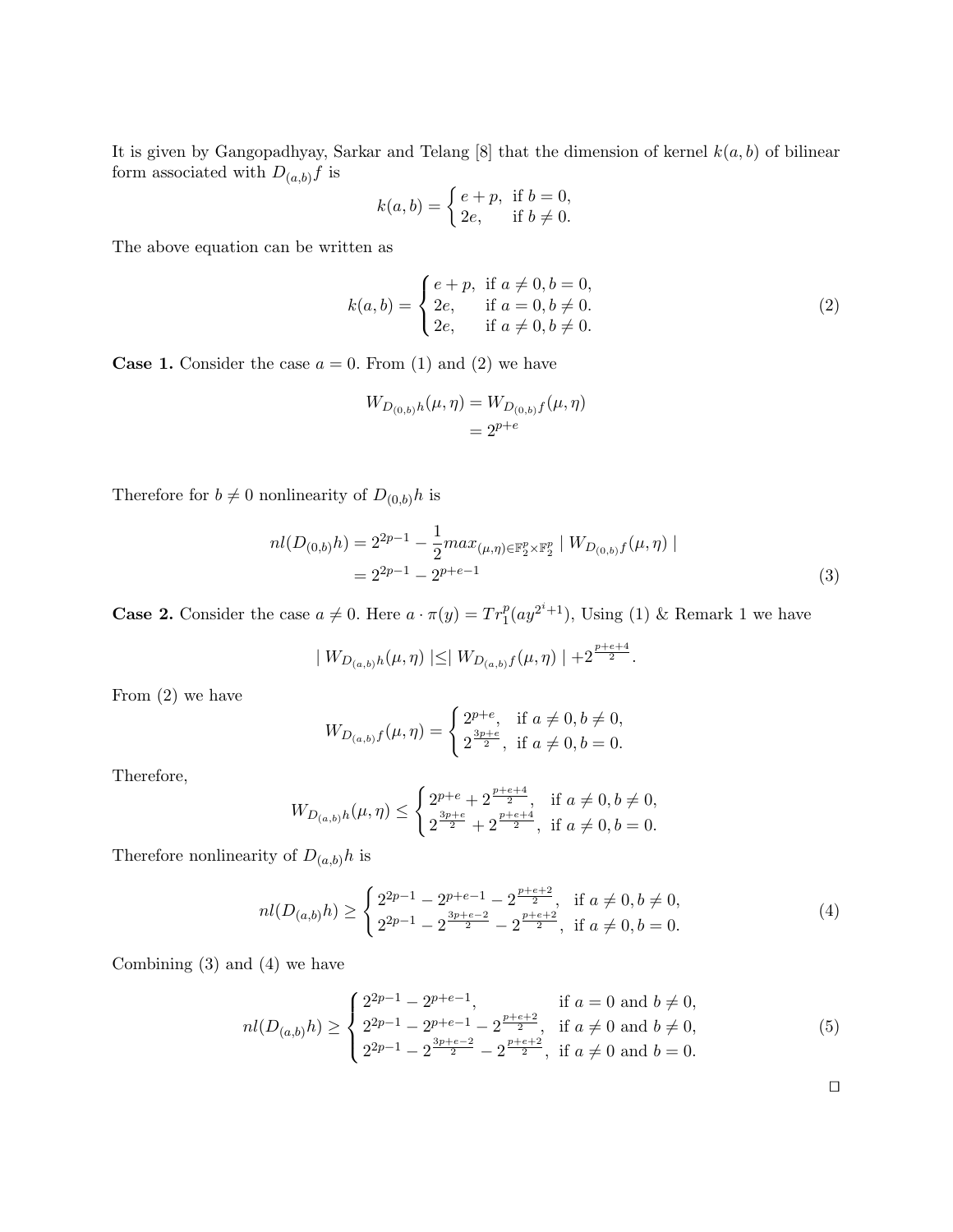**Theorem 2.** Let  $h(x, y) = Tr_1^p(xy^{2^i+1}) + \prod_{i=1}^p (x_i + 1)$ , where  $n = 2p$ ,  $x, y \in \mathbb{F}_2^p$  $\frac{p}{2}$ , i is integer such that  $1 \leq i \leq p$ ,  $gcd(2^i + 1, 2^p - 1) = 1$ , and  $gcd(i, p) = e$ , then

$$
nl_2(h) \ge 2^{2p-1} - \frac{1}{2}\sqrt{2^{3p+e} + 2^{2p}(1-2^e) + 5(2^{\frac{5p+e}{2}} - 2^{\frac{3p+e}{2}})}.
$$

*Proof.*  $h(x,y) = Tr_1^p(xy^{2^i+1}) + \prod_{i=1}^p(x_i+1)$  Let  $f(x,y) = Tr_1^p(xy^{2^i+1})$  and  $g(x) = \prod_{i=1}^p(x_i+1)$ Using (5) and Proposition 1 we have

$$
nl_2(h) \ge 2^{2p-2} - 2^{p+e-2}.\tag{6}
$$

Using (5) we have

$$
\sum_{(a,b)\in\mathbb{F}_{2^p}\times\mathbb{F}_{2^p}} n l(D_{(a,b)}h)
$$
\n
$$
= n l(D_{(0,0)}h) + \sum_{b\in\mathbb{F}_{2^p}, b\neq 0} n l(D_{(0,b)}h) + \sum_{a\in\mathbb{F}_{2^p}, a\neq 0} n l(D_{(a,0)}h) + \sum_{(a,b)\in\mathbb{F}_{2^p}\times\mathbb{F}_{2^p}, a\neq 0, b\neq 0} n l(D_{(a,b)}h)
$$
\n
$$
\geq (2^p - 1)(2^{2p-1} - 2^{p+e-1}) + (2^p - 1)(2^{2p-1} - 2^{\frac{3p+e-2}{2}} - 2^{\frac{p+e+2}{2}})
$$
\n
$$
+ (2^p - 1)(2^p - 1)(2^{2p-1} - 2^{p+e-1} - 2^{\frac{p+e+2}{2}})
$$
\n
$$
= (2^p - 1)\{2^{2p} + 2^{3p-1} - 2^{2p+e-1} - 2^{2p-1} - 2^{\frac{3p+e+2}{2}} - 2^{\frac{3p+e-2}{2}}\}
$$
\n
$$
= (2^p - 1)\{2^{2p-1} + 2^{3p-1} - 2^{2p+e-1} - 2^{\frac{3p+e+2}{2}} - 2^{\frac{3p+e-2}{2}}\}
$$
\n
$$
= 2^{4p-1} - 2^{2p-1} - 2^{3p+e-1} + 2^{2p+e-1} + 2^{\frac{3p+e+2}{2}} + 2^{\frac{3p+e-2}{2}} - 2^{\frac{5p+e+2}{2}} - 2^{\frac{5p+e-2}{2}}
$$
\n
$$
= 2^{4p-1} - 2^{3p+e-1} - 2^{2p-1}(1 - 2^e) - 5(2^{\frac{5p+e-2}{2}} - 2^{\frac{3p+e-2}{2}})
$$

Using Proposition 2 we have

$$
nl_2(h) \ge 2^{2p-1} - \frac{1}{2} \sqrt{2^{4p} - 2\{2^{4p-1} - 2^{3p+e-1} - 2^{2p-1}(1-2^e) - 5(2^{\frac{5p+e-2}{2}} - 2^{\frac{3p+e-2}{2}})\}}
$$
  
=  $2^{2p-1} - \frac{1}{2} \sqrt{2^{3p+e} + 2^{2p}(1-2^e) + 5(2^{\frac{5p+e}{2}} - 2^{\frac{3p+e}{2}})}$  (7)

If  $f(x, y) = tr_1^p(xy^{2^i+1})$ , where i is an integer such that  $1 \le i \le p$ ,  $gcd(2^i + 1, 2^p - 1) = 1$ , then from ([8], Theorem 2) we obtain

$$
nl_2(f) \ge 2^{n-1} - \frac{1}{2} \sqrt{2^{\left(\frac{3n}{2} + e\right)} - 2^{\left(\frac{3n}{4} + \frac{e}{2}\right)} + 2^n (2^{\left(\frac{n}{4} + \frac{e}{2}\right)} - 2^e + 1)}.
$$

Thus,  $nl_2(h)$  and  $nl_2(f)$  are asymptotically equal. Below we provide comparisons among the lower bounds obtained from Theorem 2 and ([8], Theorem 2) and maximum known Hamming distances as computed in [7].

| $n=2p$                       |    | 10              | 12   |
|------------------------------|----|-----------------|------|
|                              |    | 1,2 1,2,3,4 2,4 |      |
| $e = \gcd(i, p)$             |    |                 |      |
| Lower bounds in Theorem 2 10 |    | 351             | 1466 |
| Lower bounds in $[8]$        |    | 378             | 1524 |
| Hamming distances in [7]     | 18 | 400             |      |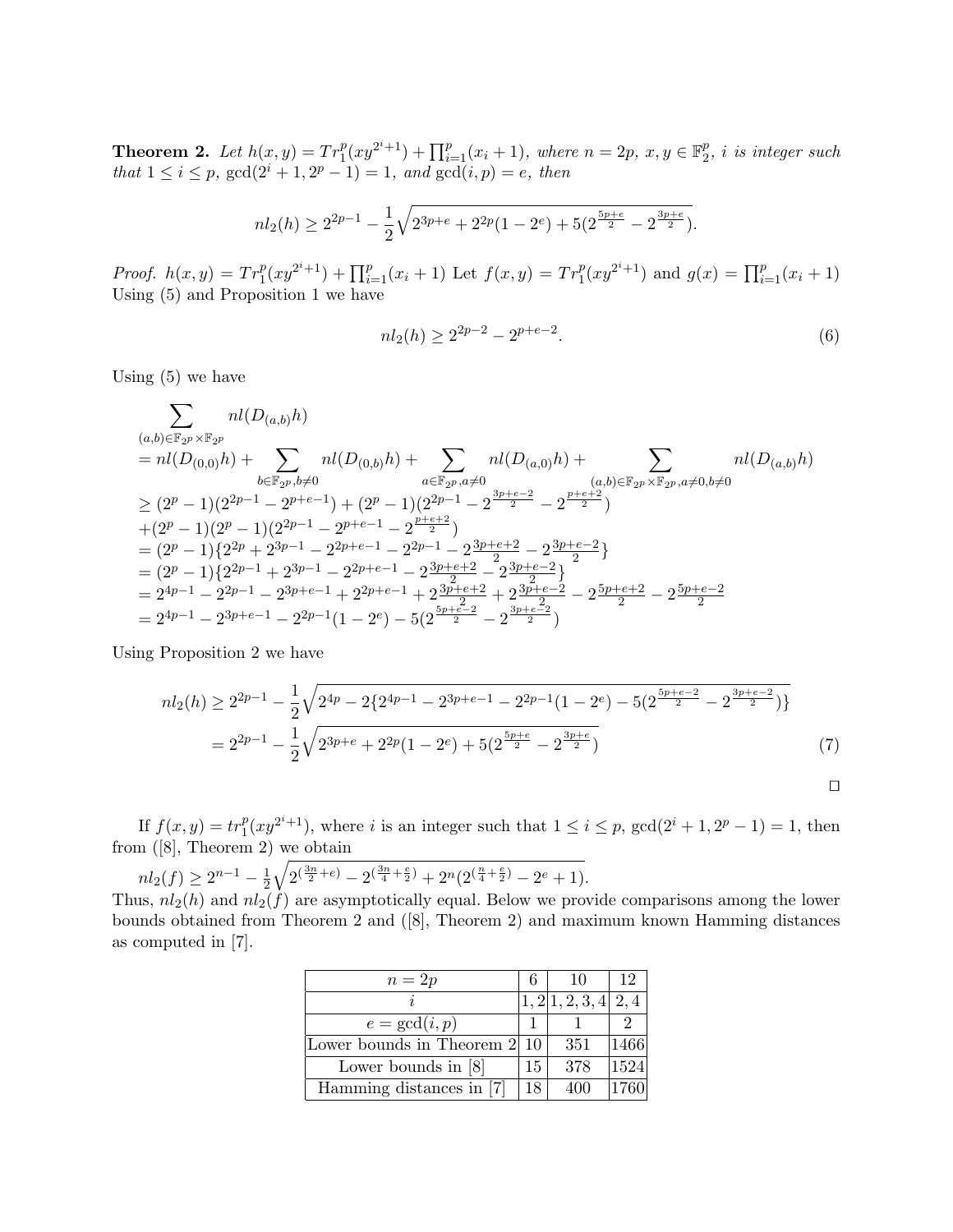The inequality in Proposition 2 involves nonlinearities of  $D_a f$ , the first derivative of f, at each  $a \in \mathbb{F}_2^n$ . If f is a cubic function then  $D_a f$  is at most quadric. The nonlinearities of quadratic and affine functions are well known ([9], Chap. 15). Therefore Proposition 2 is readily applicable to cubic Boolean functions. This is exploited in [4, 8, 11] to compute lower bounds of second-order nonlinearities for particular functions. In this paper we show that it is possible to use this knowledge in some cases to obtain information related to second-order nonlinearities of functions in the class  $\mathcal{D}_0$ , which are bent functions with maximum possible algebraic degree, p, for any given  $n = 2p$ .

# 3.2 Functions obtained by modifying  $Tr_1^p(x(y^{2^{m+1}+1}+y^3+y))$

**Theorem 3.** Let  $h(x, y) = Tr_1^p(x(y^{2^{m+1}+1} + y^3 + y)) + \prod_{i=1}^p(x_i + 1)$ , where  $n = 2p$ ,  $x, y \in \mathbb{F}_2^p$  $\frac{p}{2}$ ,  $m$ is integer such that  $p = 2m + 1$ , then

$$
nl_2(h) \ge 2^{2p-1} - \frac{1}{2}\sqrt{2^{3p+2} - 3 \cdot 2^{2p} + 5 \cdot (2^{\frac{5p+3}{2}} - 2^{\frac{3p+3}{2}})}.
$$

Proof.  $h(x,y) = Tr_1^p(x(y^{2^{m+1}+1} + y^3 + y)) + \prod_{i=1}^p(x_i+1)$ . Let  $\phi(x,y) = Tr_1^p(x(y^{2^{m+1}+1} + y^3 + y))$ and  $\phi_{\mu}(y) = \mu \cdot \pi(y) = Tr_1^p(\mu(y^{2^{m+1}+1} + y^3 + y)), 0 \neq \mu \in \mathbb{F}_2^p$  $2^p$ . Then by Lemma 6 Walsh transform of  $D_{(a,b)}h$  at  $(\mu, \eta) \in \mathbb{F}_2^p \times \mathbb{F}_2^p$  $\frac{p}{2}$  is

$$
| W_{D_{(a,b)}h}(\mu, \eta) | \leq | W_{D_{(a,b)}\phi}(\mu, \eta) | + 4 | W_{a \cdot \pi}(\eta) | .
$$
 (8)

The first order derivative of  $\phi_{\mu}$  w. r. t. a,  $a \in \mathbb{F}_{2^p}$  is

$$
D_a \phi_\mu(x) = Tr_1^p (\mu((x+a)^{2^{m+1}+1} + (x+a)^3 + (x+a))) + Tr_1^p (\mu(x^{2^{m+1}+1} + x^3 + x))
$$
  
\n
$$
= Tr_1^p (\mu(x^{2^{m+1}}a + a^{2^{m+1}}x + ax^2 + a^2x))
$$
  
\n
$$
= Tr_1^p (x^{2^{m+1}}a\mu + a^{2^{m+1}}\mu x + a\mu x^2 + a^2\mu x)
$$
  
\n
$$
= Tr_1^p (x^{2^{m+1}}a\mu) + Tr_1^p (a\mu x^2) + Tr_1^p ((a^2\mu + a^{2^{m+1}}\mu)x)
$$
  
\n
$$
= Tr_1^p ((a^{2^m}\mu^{2^m} + a^{2^{2m}}\mu^{2^{2m}} + a^{2^{m+1}}\mu + a^2\mu)x)
$$

 $D_a\phi_\mu$  is constant if and only if

$$
a^{2^{m}} \mu^{2^{m}} + a^{2^{2m}} \mu^{2^{m}} + a^{2^{m+1}} \mu + a^{2} \mu = 0
$$
  
*i.e.*, 
$$
(a^{2^{m}} \mu^{2^{m}} + a^{2^{2m}} \mu^{2^{2m}} + a^{2^{m+1}} \mu + a^{2} \mu)^{2^{2m}} = 0
$$
  
*i.e.*, 
$$
a^{2^{4m}} \mu^{2^{4m}} + a^{2^{3m}} \mu^{2^{3m}} + a^{2^{m}} \mu^{2^{2m}} + \mu^{2^{2m}} a = 0
$$
 (9)

Thus, for any nonzero  $a \in \mathbb{F}_{2^p}$ ,  $a^{2^{4m}} \mu^{2^{4m}} + a^{2^{3m}} \mu^{2^{3m}} + a^{2^m} \mu^{2^{2m}} + \mu^{2^{2m}} a$  is a linearized polynomial, then by Lemma 1, (9) have at most  $2^4$  solutions in  $\mathbb{F}_{2^p}$ . Hence by Lemma 3 we have the dimension of the kernel k associated with  $\phi_{\mu}$  is at most 4 i.e.,  $k \leq 4$ . Since p is odd integer so that  $k \leq 3$ . Thus the walsh transform of  $\phi_{\mu}$  at any point  $\alpha \in \mathbb{F}_{2^p}$  is

$$
W_{\phi_{\mu}}(\alpha) = W_{\mu \cdot \pi}(\alpha) \le 2^{\frac{p+3}{2}}.
$$
\n(10)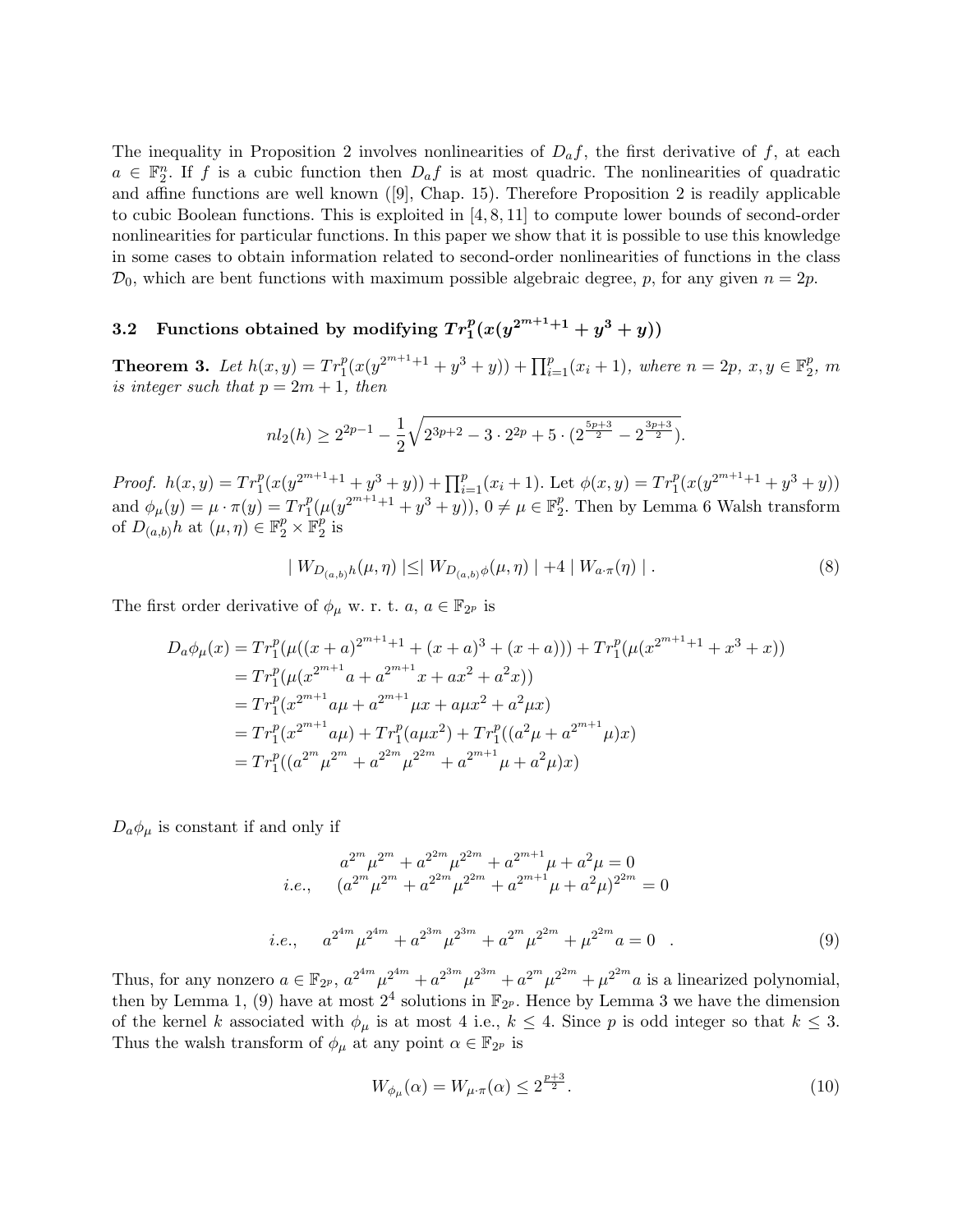It is given by Sarkar and Gangopadhyay [10] that the dimension of kernel  $k(a, b)$  of bilinear form associated with  $D_{(a,b)}\phi$  is

$$
k(a, b) = \begin{cases} i + p, 0 \le i \le 4, & \text{if } b = 0, \\ r + j, 0 \le r \le 20 \le j \le 2, & \text{if } b \neq 0. \end{cases}
$$

Since the kernel of the bilinear form associated with  $D_{(a,b)}\phi$  is the subspace of  $\mathbb{F}_{2^{2p}}$ . therefore the kernel is  $k(a, b)$  even. Thus,

$$
k(a,b) \le \begin{cases} p+3, & \text{if } b=0, \\ 4, & \text{if } b \neq 0. \end{cases}
$$

The above equation can be written as

$$
k(a, b) \le \begin{cases} p+3, & \text{if } a \neq 0, b = 0, \\ 4, & \text{if } a = 0, b \neq 0. \\ 4, & \text{if } a \neq 0, b \neq 0. \end{cases}
$$

Thus we have

$$
W_{D_{(a,b)}\phi}(\mu,\eta) \le \begin{cases} 2^{p+2}, & \text{if } a \neq 0, b \neq 0, \\ 2^{p+2}, & \text{if } a = 0, b \neq 0, \\ 2^{\frac{3p+3}{2}}, & \text{if } a \neq 0, b = 0. \end{cases}
$$
(11)

Using  $(8)$ ,  $(10)$  and  $(11)$  we have

$$
W_{D_{(a,b)}h}(\mu,\eta) \le \begin{cases} 2^{p+2} + 2^{\frac{p+7}{2}}, & \text{if } a \neq 0, b \neq 0, \\ 2^{p+2}, & \text{if } a = 0, b \neq 0, \\ 2^{\frac{3p+4}{2}} + 2^{\frac{p+7}{2}}, & \text{if } a \neq 0, b = 0. \end{cases}
$$

Therefore nonlinearity of  $D_{(a,b)}h$  is

$$
nl(D_{(a,b)}h) \ge \begin{cases} 2^{2p-1} - 2^{p+1} - 2^{\frac{p+5}{2}}, & \text{if } a \ne 0, b \ne 0, \\ 2^{2p-1} - 2^{p+1}, & \text{if } a = 0, b \ne 0, \\ 2^{2p-1} - 2^{\frac{3p+1}{2}} - 2^{\frac{p+5}{2}}, & \text{if } a \ne 0, b = 0. \end{cases}
$$

$$
\sum_{(a,b)\in\mathbb{F}_{2^p}\times\mathbb{F}_{2^p}} n l(D_{(a,b)}h)
$$
\n
$$
= n l(D_{(0,0)}h) + \sum_{b\in\mathbb{F}_{2^p}, b\neq 0} n l(D_{(0,b)}h) + \sum_{a\in\mathbb{F}_{2^p}, a\neq 0} n l(D_{(a,0)}h) + \sum_{b\in\mathbb{F}_{2^p}, b\neq 0} n l(D_{(a,b)}h)
$$
\n
$$
\geq (2^p - 1)(2^{2p-1} - 2^{p+1}) + (2^p - 1)(2^{2p-1} - 2^{\frac{3p+1}{2}} - 2^{\frac{p+5}{2}})
$$
\n
$$
+ (2^p - 1)(2^p - 1)(2^{2p-1} - 2^{p+1} - 2^{\frac{p+5}{2}})
$$
\n
$$
= (2^p - 1)\{2^{3p-1} + 2^{2p-1} - 5 \cdot 2^{\frac{3p+1}{2}} - 2^{2p+1}\}
$$
\n
$$
= 2^{4p-1} - 2^{3p+1} - 5(2^{\frac{5p+1}{2}} - 2^{\frac{3p+1}{2}}) + 3 \cdot 2^{2p-1}
$$

Using Proposition 2 we have

$$
nl_2(h) \ge 2^{2p-1} - \frac{1}{2}\sqrt{2^{4p} - 2\{2^{4p-1} - 2^{3p+1} - 5(2^{\frac{5p+1}{2}} - 2^{\frac{3p+1}{2}}) + 3 \cdot 2^{2p-1}\}}
$$
  
=  $2^{2p-1} - \frac{1}{2}\sqrt{2^{3p+2} - 3 \cdot 2^{2p} + 5 \cdot (2^{\frac{5p+3}{2}} - 2^{\frac{3p+3}{2}})}.$ 

 $\Box$